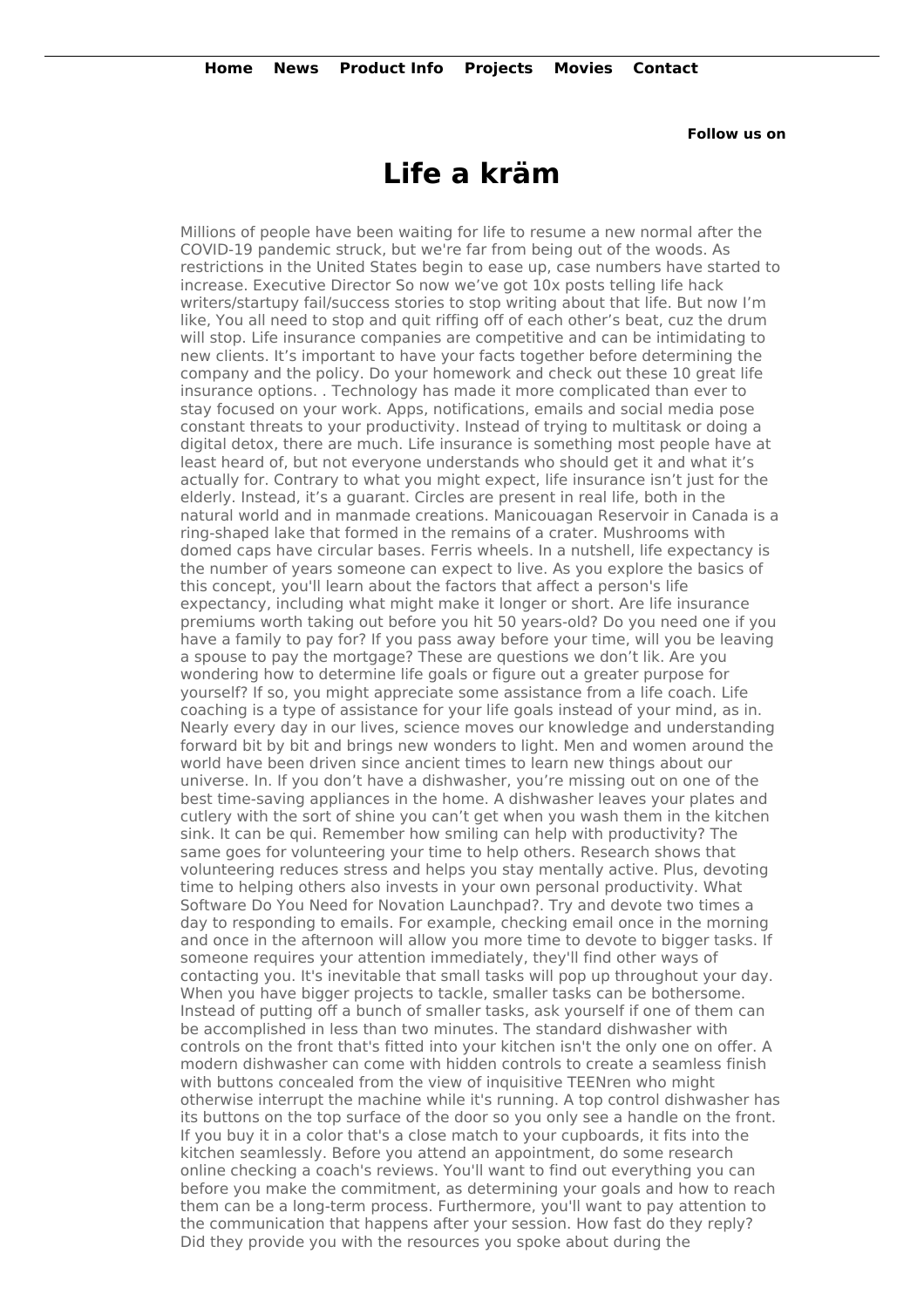consultation? Does it feel like they're being pushy? It is a life coach's job to push you to reach new heights, but they should do this in a supportive manner, not in a way that feels coercive or uncomfortable. Finding a good life coach takes time, and you shouldn't rush the process— or let a coach rush you into making a decision. Sometimes it's helpful to trust your gut feelings about how well you get along with a coach. Do the research, and, most importantly, spend time with yourself to truly identify exactly what kind of coaching you'll benefit from. Once you've found the one, it's time to get to work and reach your dreams. The Hacker Noon Newsletter Quality Weekly Reads About Technology Infiltrating Everything. Now, if it's your boss who is trying to take up your time, you should use a different tactic. Let your boss know you can handle the new task, but be sure to point out your current task list. Let your boss decide which task you should complete first. What Is Cellulitis Disease? Symptoms, Medicines and Prevention. By Staff Writer Last Updated May 27, 2020. Saying no to others can be difficult, but you can't let them interrupt your productivity. Generally speaking, it's okay to let people know that you're busy for the moment. Let them know you will get back to them at a later time so you can stay focused on your work right now. How Do You Deep Fry Frozen Chicken Wings?. What Does It Mean When Your Left Hand Itches?. We're not suggesting you throw your phone away, of course. If you want to check it from time to time, schedule phone time into your work day. If your phone is something that never leaves your sight, it could be easier to start slow. Do You Need a Life Coach? Now that you have a clearer idea of what life coaches do and don't do, perhaps you've started to wonder if this is something you should consider. Maybe you're feeling stuck with your current goals or have hit a motivation plateau. The good news is that those are perfect things to bring up to your life coach. Life insurance when you're a senior citizen isn't as essential as it is through your working life, assuming that you've paid off your mortgage and you have no TEENren to support anymore. Life insurance for those over 65 years old pays out enough to cover the cost of a funeral and other expenses so the payout is often a lot lower than during a person's working life. A person's health is always a consideration when a life insurance policy is looked at by underwriters so the insurance industry has firms dedicated to creating policies for senior citizens because they are more likely to have developed health issues due to their age. A clear, working definition of science can help us understand how it fits into our everyday life. The UK's. The COVID-19 Pandemic Could Affect Your Taxes— Here's How. A smile can be a lot more helpful than it looks. The act of smiling, whether you're happy or not, can trick your brain into thinking you're happy. That smile causes a chemical reaction in your brain that releases hormones like dopamine and serotonin. Elliptical Machine vs. Treadmill: Which Is Right for Me? Yes, I agree to receive emails about tech eating the world. As the cold water pours over you, your breathing deepens in response to the temperature. Your body tries to keep you warm, which increases your heart rate and activates your immune system. These body boosts can help you stay alert, focused and motivated to get your tasks done. Most issues that occur can be corrected without help. Parts aren't that expensive if you need to fix your machine. Common issues like the dishwasher not filling are easily fixed. That problem is often caused by debris clogging up the screen behind the water inlet valve. A leaking dishwasher is another common fault that can be remedied without professional help. It's normally the result of using a detergent that creates excess suds. Try using less detergent or changing to another brand before calling in help. Everyone is constantly bombarded with texts, emails and other distractions during the workday. It's no wonder 20% of full-time employees feel burned out. A common technique to handle the influx of distractions is to multitask, but the human brain can only fully focus on one thing at a time. What's your coaching style? Tell me a bit more about how it works. If you want to be more productive, focus on your sleep. When you're sleep deprived, you have more trouble concentrating on the task at hand. It's also easier to get distracted, and you have less energy to commit to important tasks. If a 5:00 a.m. wake up call is too much, start slow and work your way back. Not everyone is a morning person, so pace yourself by setting your alarm back ten minutes at a time. Why Are Experts Predicting a Summer Spent at Home?. The Best Cleaning Products You'll Wish You Knew About Sooner. How Much Does It Cost to Clean a Septic Tank?. What Games are Safe for TEENs on Poki?. Har du haft en trevlig helg? Själv startade jag med middag på fredag efter jobbet för att i lördags göra en Profhilo behandling hos Ann-Louise på bästa Klinik Villastan. Behandlingen gjordes på mitt ansikte och hals då min hud behöver fukt, en massa fukt egentligen, något denna behandling ger i och med man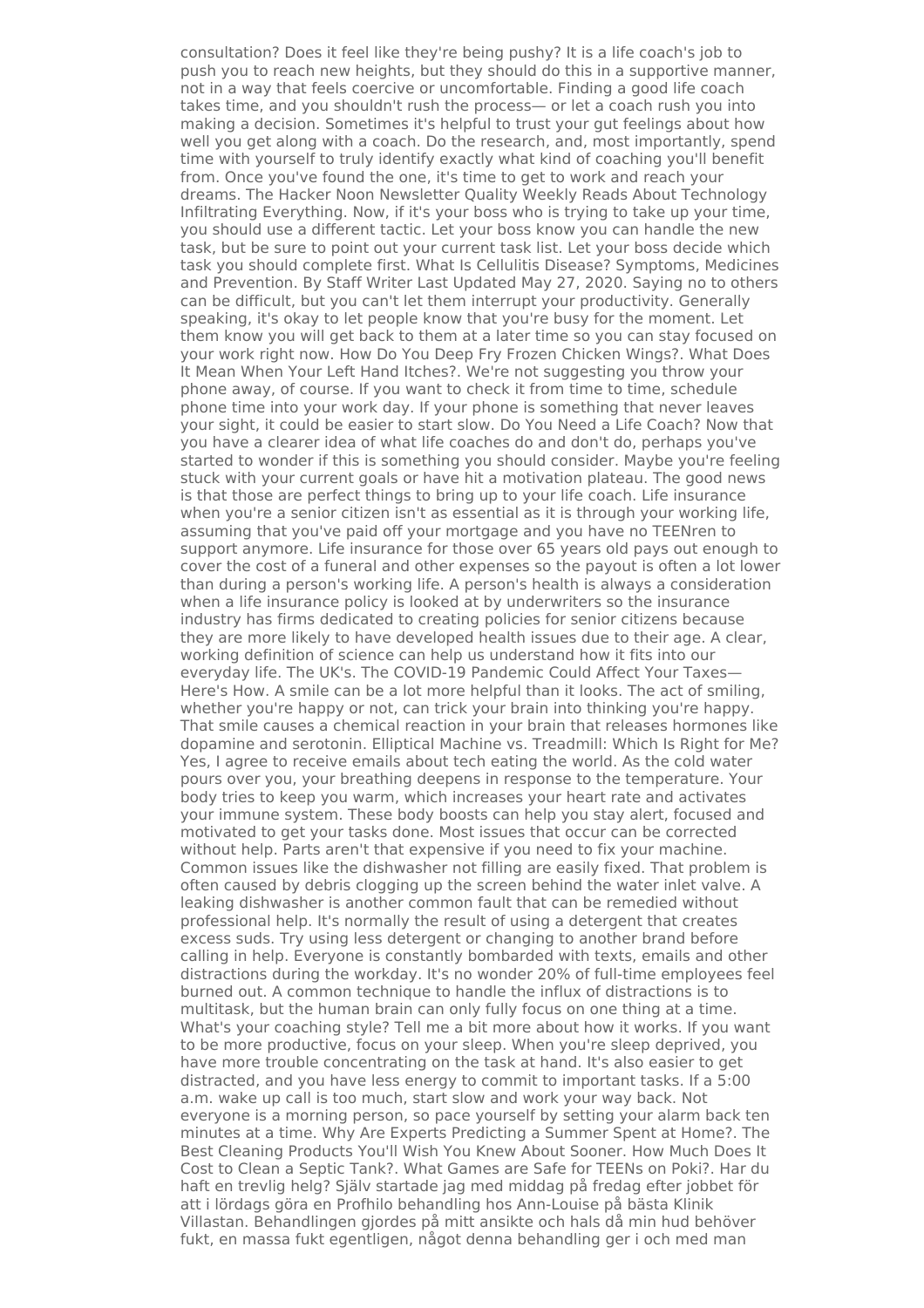sprutar in hyaluronsyra. I takt med att huden förlorar sin naturliga elasticitet så är jag tacksam för denna anti-aging behandling finns. . En av våra grundprinciper är att alla ska ha möjlighet att glimja, oavsett storlek på plånboken. Därför säljer vi även billigare hälsoprodukter. Trots att de inte kostar lika mycket kan du alltid vara säker på att de är av bra kvalitet. Till exempel säljer vi billiga kosttillskott från det prisvärda varumärket Helhetshälsa. Slut i lager! Lägg en bevakning för att få ett mail när varan är tillbaka. På Glimja.se hittar du bara de bästa varumärkena för en hälsosam och hållbar livsstil. Varje varumärke är noga testat och utvalt med omsorg. Vänligen ange ditt användarnamn eller din e-postadress. Du kommer att få ett mail med en länk för att återställa ditt lösenord. På Glimja.se hittar du bara de bästa varumärkena för en hälsosam och hållbar livsstil. Varje varumärke är noga testat och utvalt med omsorg. Välkommen till Glimjafamiljen, tillsammans hjälper vi hela planeten att glimja!. Vi sparar din persondata för att ge dig en så enkel och smidig upplevelse som möjligt, samt för att hantera ditt Glimja-konto. Mer information om hur vi hanterar din data hittar du i vår integritetspolicy. På Glimja.se hittar du bara de bästa varumärkena för en hälsosam och hållbar livsstil. Varje varumärke är noga testat och utvalt med omsorg. På Glimja.se hittar du bara de bästa varumärkena för en hälsosam och hållbar livsstil. Varje varumärke är noga testat och utvalt med omsorg. Just nu har du inga produkter i din varukorg. På Glimja.se hittar du bara de bästa varumärkena för en hälsosam och hållbar livsstil. Varje varumärke är noga testat och utvalt med omsorg. Våra naturliga kosttillskott är utvalda med stor omsorg så att de inte innehåller några onödiga tillsatser. De flesta kosttillskotten är även veganska så att djuren och naturen kan glimja lika mycket som du. Till exempel säljer vi bara Omega 3 gjord på algolja istället för fisk som är den vanligaste formen. Andra vanliga vitaminer och mineraler många svenskar har brist av är Dvitamin, Magnesium, Zink, Vitamin B12 och C-vitamin. Med fel nivåer av dessa i kroppen är det svårt att känna sig glimjande. Vi letar efter de bästa kosttillskotten från hela världen och stoltserar med allt från svenska varumärken som Holistic till Amerikanska storfavoriter som Vimergy, Garden of Life och Global Healing Center. Vi har över 25 års sammanlagd erfarenhet av hälsa, skönhet & hållbarhet från Clearlife, Softskin & Lapland Eco Store!. På Glimja.se hittar du bara de bästa varumärkena för en hälsosam och hållbar livsstil. Varje varumärke är noga testat och utvalt med omsorg. På Glimja.se hittar du bara de bästa varumärkena för en hälsosam och hållbar livsstil. Varje varumärke är noga testat och utvalt med omsorg. Sverige Norge Danmark Suomi Österreich Italia België Latvija Bulgariya Lietuva Hrvatska Luxemburg Kypros Malta Česká republika Nederland Polska Eesti Portugal România France Slovensko Deutschland Slovenija Hellas España Magyarország Ireland United Kingdom. Titta vad julfint de har det på kliniken. På julklappsjakt? Vi har samlat de bästa tipsen!. Vi säljer inga skönhets- och kroppsvårdsprodukter där djur kommit till skada i processen. Istället satsar vi på ett stort sortiment av cruelty free och veganska produkter. Det gäller allt från schampo och balsam till mascara och nagellack. Du kan också vara säker på att alla våra produkter är parabenfria, sulfatfria och fluorfria. Sage The Tea Maker– Brushed Stainless Steel 1,5 liter. Du hittar även andra användbara redskap för hemmet i vår butik, bland annat luftfuktare, vattenrenare och vattenkokare i glas. På Glimja.se hittar du bara de bästa varumärkena för en hälsosam och hållbar livsstil. Varje varumärke är noga testat och utvalt med omsorg. På julklappsjakt? Vi har samlat de bästa tipsen!. Sverige Norge Danmark Suomi Österreich Italia België Latvija Bulgariya Lietuva Hrvatska Luxemburg Kypros Malta Česká republika Nederland Polska Eesti Portugal România France Slovensko Deutschland Slovenija Hellas España Magyarország Ireland United Kingdom. Men det är inte bara vad du stoppar i magen som påverkar hur glimjande du mår. Hur du vårdar din kropp är minst lika avgörande. På Glimja.se hittar du bara de bästa varumärkena för en hälsosam och hållbar livsstil. Varje varumärke är noga testat och utvalt med omsorg. På Glimja.se hittar du bara de bästa varumärkena för en hälsosam och hållbar livsstil. Varje varumärke är noga testat och utvalt med omsorg. Att leva en hälsosam och hållbar livsstil blir enklare när du har den bästa utrustningen till hjälp. Som start rekommenderar vi dig att investera i en bra blender, som den prisbelönta mixern Omniblend. Vill du extrahera så mycket näring som möjligt från din mat är det bättre att juica den än att mixa den. En grundregel är att ju mer avancerad en kallpressande juicer är, desto mer näringsämnen extraheras ur ingredienserna. Men vi erbjuder även de bästa, billiga juicemaskinerna, som trots ett lägre pris ger dig riktigt mycket juice för pengarna. Vi sparar din persondata för att ge dig en så enkel och smidig upplevelse som möjligt, samt